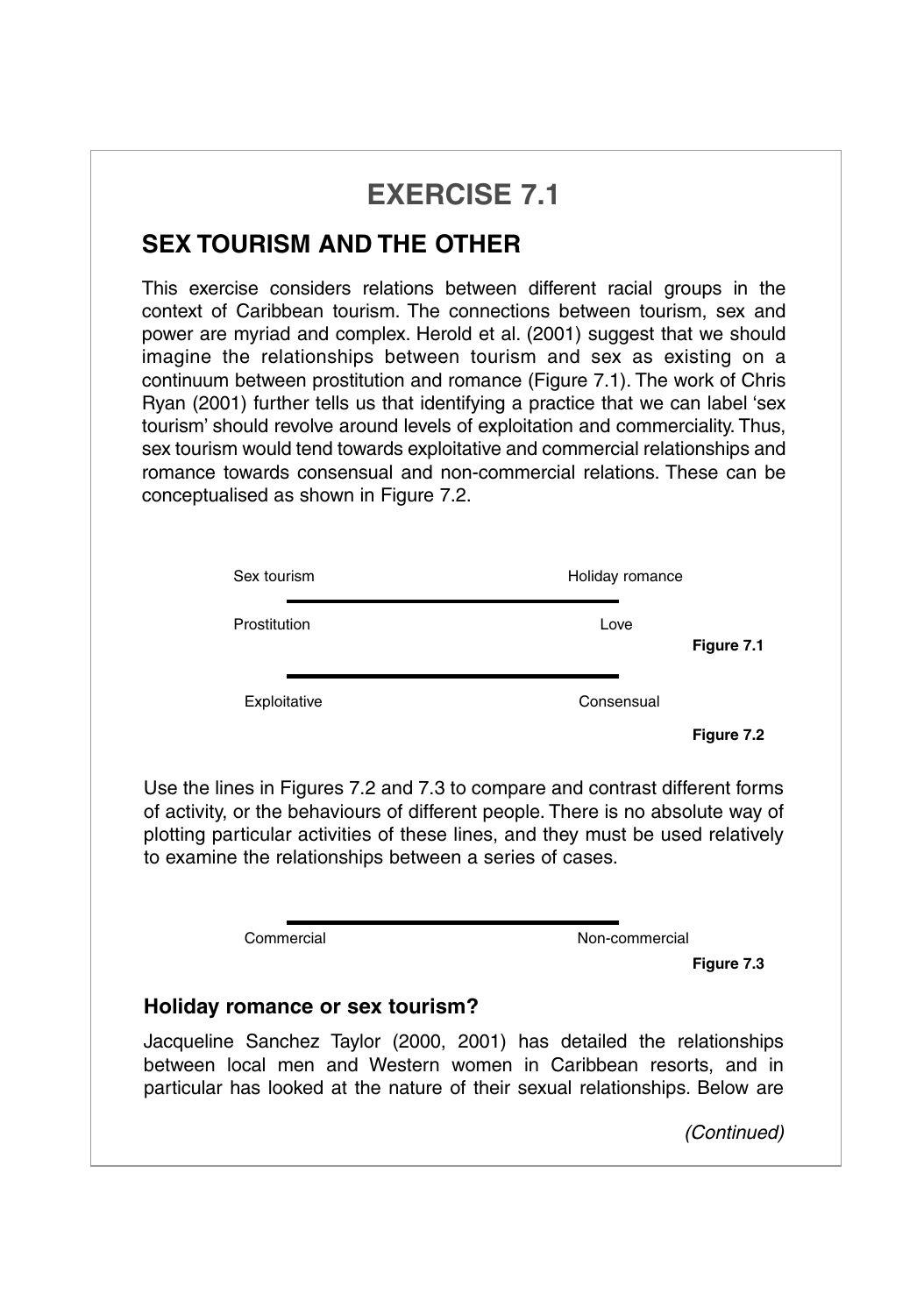## *(Continued)*

some brief biographical details about six individuals as well as some information on the kinds of encounter that may occur between them. Read the information and then position each person's activity on the 'exploitative– consensual' continuum. Do the same with the 'Commercial–Non-commercial' continuum.

**Mary, 42, UK:** Recently separated from her husband, Mary is looking for love on her first visit to Jamaica. Mary is white, 5 feet 2 inches tall and weighs 17 stone. She has been in a physical relationship with a local male (aged 21) for two weeks of her stay. Mary has gifted the local man some money and paid all the expenses relating to their time spent together in bars and sightseeing. She intends to return to Jamaica, and to keep in touch with the man in the meantime.

**Steve, 21, Jamaica:** Steve is a single man, 6 feet 3 inches tall and muscular. He works as a promoter for clubs, bars and other tourist venues in his hometown (a resort). He regularly engages in one- or two-week relationships with women from the USA, Canada and Great Britain. He speaks fluent French and English. His main source of income is from single female tourists, who cover his living costs and send him financial gifts after their holidays.

**Monique, 37, Canada:** Monique is a single woman from Quebec, 5 feet 8 inches tall and slim. She has never been married and is looking for casual sexual relationships with local men in the Dominican Republic. She is on her seventh annual visit to the republic, having previously made a number of trips to Jamaica, where she also engaged in sexual relationships with locals. She remains in contact with a series of local men between trips, and often rekindles relationships (of several days length) with them when she returns. She regularly makes financial payments to her partners.

**Maurice, 52, USA:** Maurice is a divorced man, 5 feet 11 inches tall, weighing 21 stone. He has made a visit to the Dominican Republic primarily to engage in watersports. While there, however, he used local female prostitutes three or four times (in two weeks), typically spending 30 minutes to an hour with them, and paying a sum of money agreed in advance before departing.

**Beatrice, 17, Dominican Republic:** Beatrice is a local woman, slim and attractive.She works as a prostitute, picking up clients in bars and performing agreed services at agreed prices. She speaks only Spanish and a few words of English. Her sex work supports her parents, who are both unemployed.

**Bob, 24, Dominican Republic:** Bob is from a resort in the Dominican Republic where he is employed as a waiter in a major hotel complex. Each